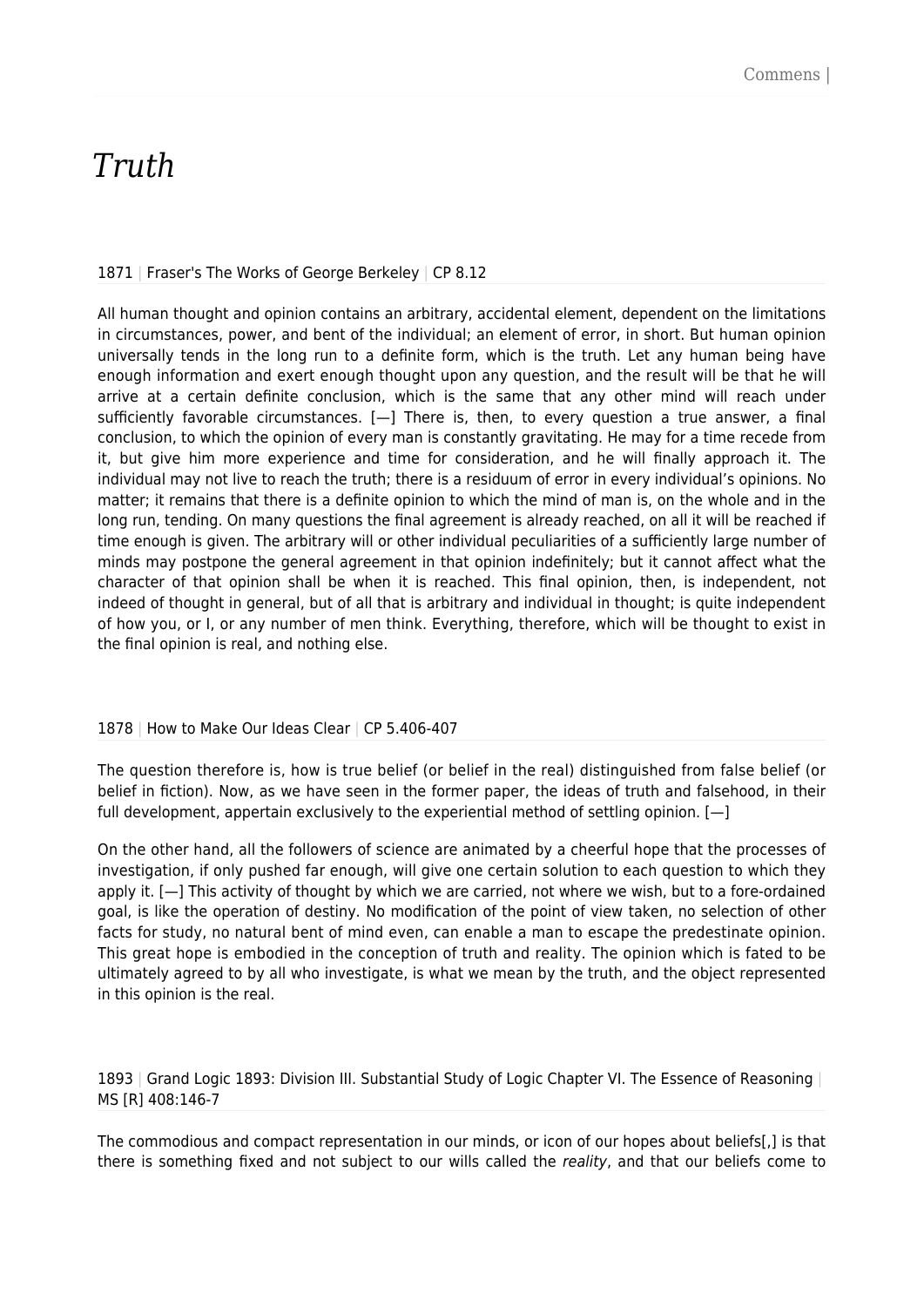shape themselves more and more under experience in conformity to that reality. So far as they accord with it we call them true. This is a handy ideal -. this of reality; - but it represents nothing but a hope.

1896 | On the Logic of Quantity | MS [R] 13:7

A proposition should be defined as that which professes to be true, or assigns a logical value to itself. The Truth is defined as that logical value which a proposition assigns to itself. Whether or not there really is such value, whether there is any truth is a question, not of definitions, but of fact.

## 1900-12-23 | Letters to Georg Cantor | NEM 3:773

By a *true* proposition (if there be any such thing) I mean a proposition which at some time, past or future, emerges into thought, and has the following three characters:

1st, no direct effort of yours, mine, or anybody's, can reverse it permanently, or even permanently prevent its asserting itself;

2nd, no reasoning or discussion can permanently prevent its asserting itself;

3rd, any prediction based on the proposition, as to what ought to present itself in experience under certain conditions, will be fulfilled when those conditions are satisfied.

By a reality, I mean anything represented in a true proposition.

By a positive reality or truth, I mean one to which all three of the above criteria can be applied, - of course imperfectly, since we can never carry them out to the end.

By an *ideal* reality or truth, I mean one to which the first two criteria can be applied imperfectly, but the third not at all, since the proposition does not imply that any particular state of things will ever appear in experience. Such is a truth of pure mathematics.

By an *ultimate* reality or truth, I mean one to which the first criterion can be in some measure applied, but which can never be overthrown or rendered clearer by any reasoning, and upon which alone no predictions can be based. Thus, if you are kicked by a horse, the fact of the pain is beyond all discussion and far less can it be shaken or established by any experimentation.

## 1902 | Truth and Falsity and Error | CP 5.565-566; DPP2, 718

Truth is a character which attaches to an abstract proposition, such as a person might utter. It essentially depends upon that proposition's not professing to be exactly true. But we hope that in the progress of science its error will indefinitely diminish, just as the error of 3.14159, the value given for π, will indefinitely diminish as the calculation is carried to more and more places of decimals. What we call π is an ideal limit to which no numerical expression can be perfectly true. If our hope is vain; if in respect to some question - say that of the freedom of the will - no matter how long the discussion goes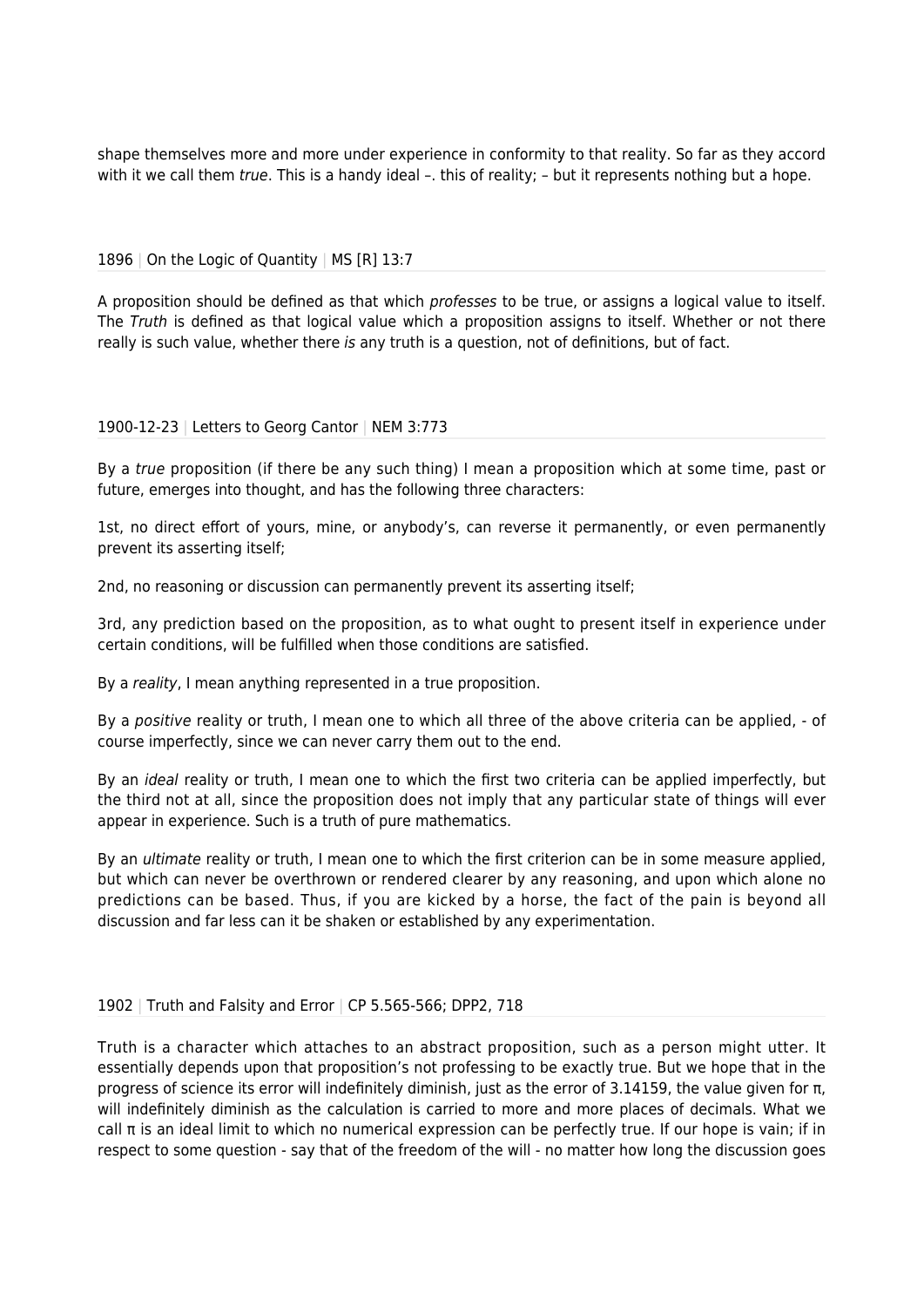on, no matter how scientific our methods may become, there never will be a time when we can fully satisfy ourselves either that the question has no meaning, or that one answer or the other explains the facts, then in regard to that question there certainly is no *truth*. But whether or not there would be perhaps any reality is a question for the metaphysician, not the logician. Even if the metaphysician decides that where there is no truth there is no reality, still the distinction between the character of truth and the character of reality is plain and definable. Truth is that concordance of an abstract statement with the ideal limit towards which endless investigation would tend to bring scientific belief, which concordance the abstract statement may possess by virtue of the confession of its inaccuracy and one-sidedness, and this confession is an essential ingredient of truth.  $[-]$ 

In the above we have considered positive scientific truth. But the same definitions equally hold in the normative sciences. If a moralist describes an ideal as the summum bonum, in the first place, the perfect truth of his statement requires that it should involve the confession that the perfect doctrine can neither be stated nor conceived. If, with that allowance, the future development of man's moral nature will only lead to a firmer satisfaction with the described ideal, the doctrine is true.

# 1902 | Truth and Falsity and Error | CP 5.569; DPP2, 719

But even if it were impossible to distinguish between truth and reality, that would not in the least prevent our defining what it is that truth consists in. Truth and falsity are characters confined to propositions. A proposition is a sign which separately indicates its object. Thus, a portrait with the name of the original below it is a proposition. It asserts that if anybody looks at it, he can form a reasonably correct idea of how the original looked. A sign is only a sign in actu by virtue of its receiving an interpretation, that is, by virtue of its determining another sign of the same object. This is as true of mental judgments as it is of external signs. To say that a proposition is true is to say that every interpretation of it is true. [—]

Thus, a false proposition is a proposition of which some interpretant represents that, on an occasion which it indicates, a percept will have a certain character, while the immediate perceptual judgment on that occasion is that the percept has not that character. A true proposition is a proposition belief in which would never lead to such disappointment so long as the proposition is not understood otherwise than it was intended.

## 1902 | Truth and Falsity and Error | CP 5.567; DPP2, 718-719

These characters equally apply to pure mathematics. [—] A proposition is not a statement of perfectly pure mathematics until it is devoid of all definite meaning, and comes to this – that a property of a certain icon is pointed out and is declared to belong to anything like it, of which instances are given. The perfect truth cannot be stated, except in the sense that it confesses its imperfection. The pure mathematician deals exclusively with hypotheses. Whether or not there is any corresponding real thing, he does not care. [—] But whether there is any reality or not, the truth of the pure mathematical proposition is constituted by the impossibility of ever finding a case in which it fails. This, however, is only possible if we confess the impossibility of precisely defining it.

1902 | Truth and Falsity and Error | CP 5.570-3; DPP 2:719-20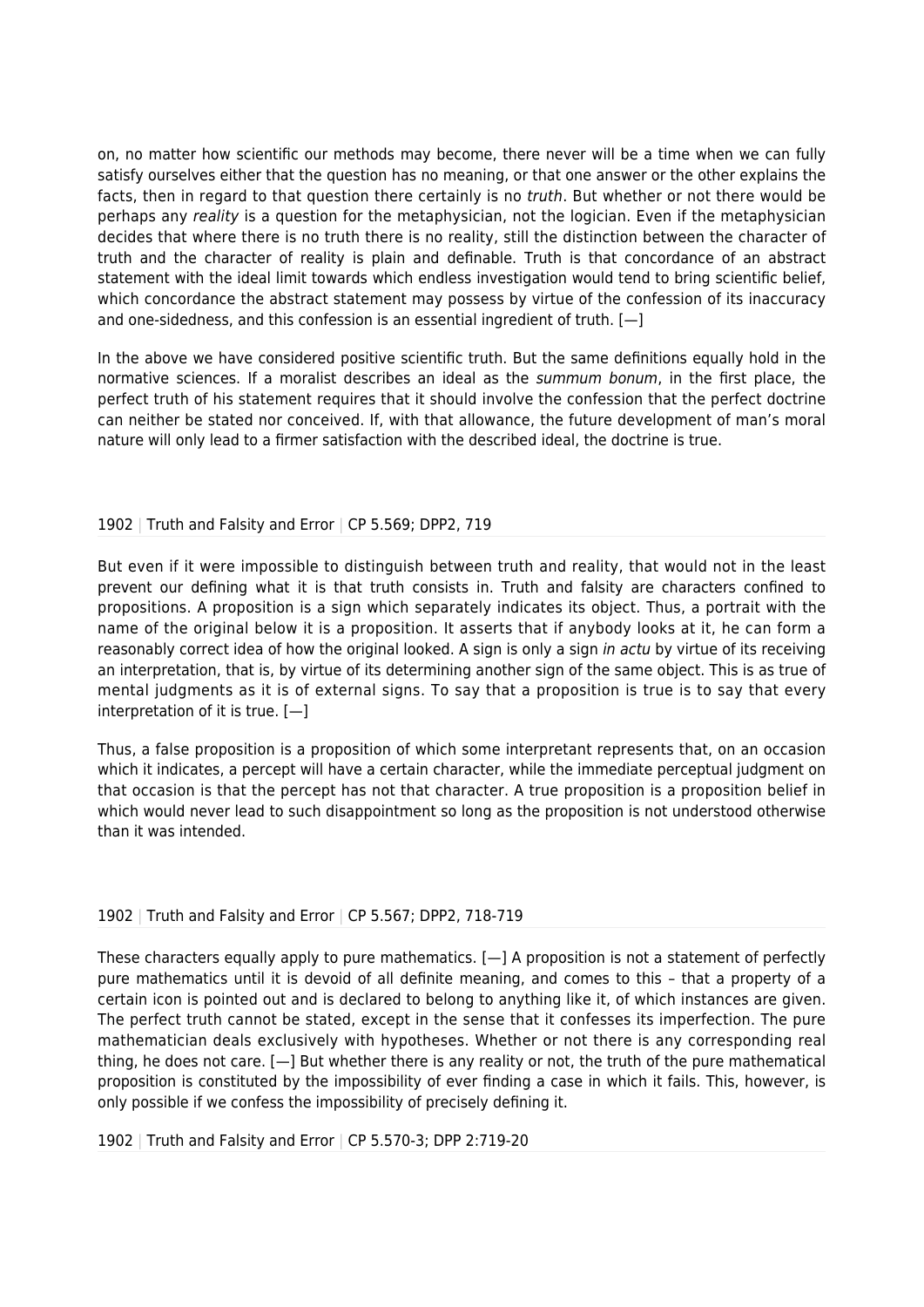All the above relates to *complex truth*, or the truth of propositions. This is divided into many varieties, among which may be mentioned ethical truth, or the conformity of an assertion to the speaker's or writer's belief, otherwise called veracity, and logical truth, that is, the concordance of a proposition with reality, in such way as is above defined.

(2) The word truth has also had great importance in philosophy in widely different senses, in which it is distinguished as simple truth, which is that truth which inheres in other subjects than propositions.

Plato in the Cratylus (385B) maintains that words have truth; and some of the scholastics admitted that an incomplex sign, such as a picture, may have truth.

But *truth* is also used in senses in which it is not an affection of a sign, but of things as things. Such truth is called transcendental truth. The scholastic maxim was Ens est unum, verum, bonum. Among the senses in which transcendental truth was spoken of was that in which it was said that all science has for its object the investigation of truth, that is to say, of the real characters of things. It was, in other senses, regarded as a subject of metaphysics exclusively. It is sometimes defined so as to be indistinguishable from reality, or real existence. Another common definition is that truth is the conformity, or conformability, of things to reason. Another definition is that truth is the conformity of things to their essential principles.

(3) Truth is also used in logic in a sense in which it inheres only in subjects more complex than propositions. Such is formal truth, which belongs to an argumentation which conforms to logical laws.

#### 1903 | Harvard Lectures on Pragmatism: Lecture VII | CP 5.211

Every man is fully satisfied that there is such a thing as truth, or he would not ask any question. That truth consists in a conformity to something independent of his thinking it to be so, or of any man's opinion on that subject. But for the man who holds this second opinion, the only reality, there could be, would be conformity to the ultimate result of inquiry. But there would not be any course of inquiry possible except in the sense that it would be easier for him to interpret the phenomenon; and ultimately he would be forced to say that there was no reality at all except that he now at this instant finds a certain way of thinking easier than any other. But that violates the very idea of reality and of truth.

1904 | Reason's Conscience: A Practical Treatise on the Theory of Discovery; Wherein logic is conceived as Semeiotic | MS [R] 693: 166

… to believe the absolute truth would be to have such a belief that under no circumstances, such as actually occur, should we find ourselves surprised.

1904 [c.] | New Elements (Kaina stoiceia) | EP 2:304

The purpose of every sign is to express "fact," and by being joined with other signs, to approach as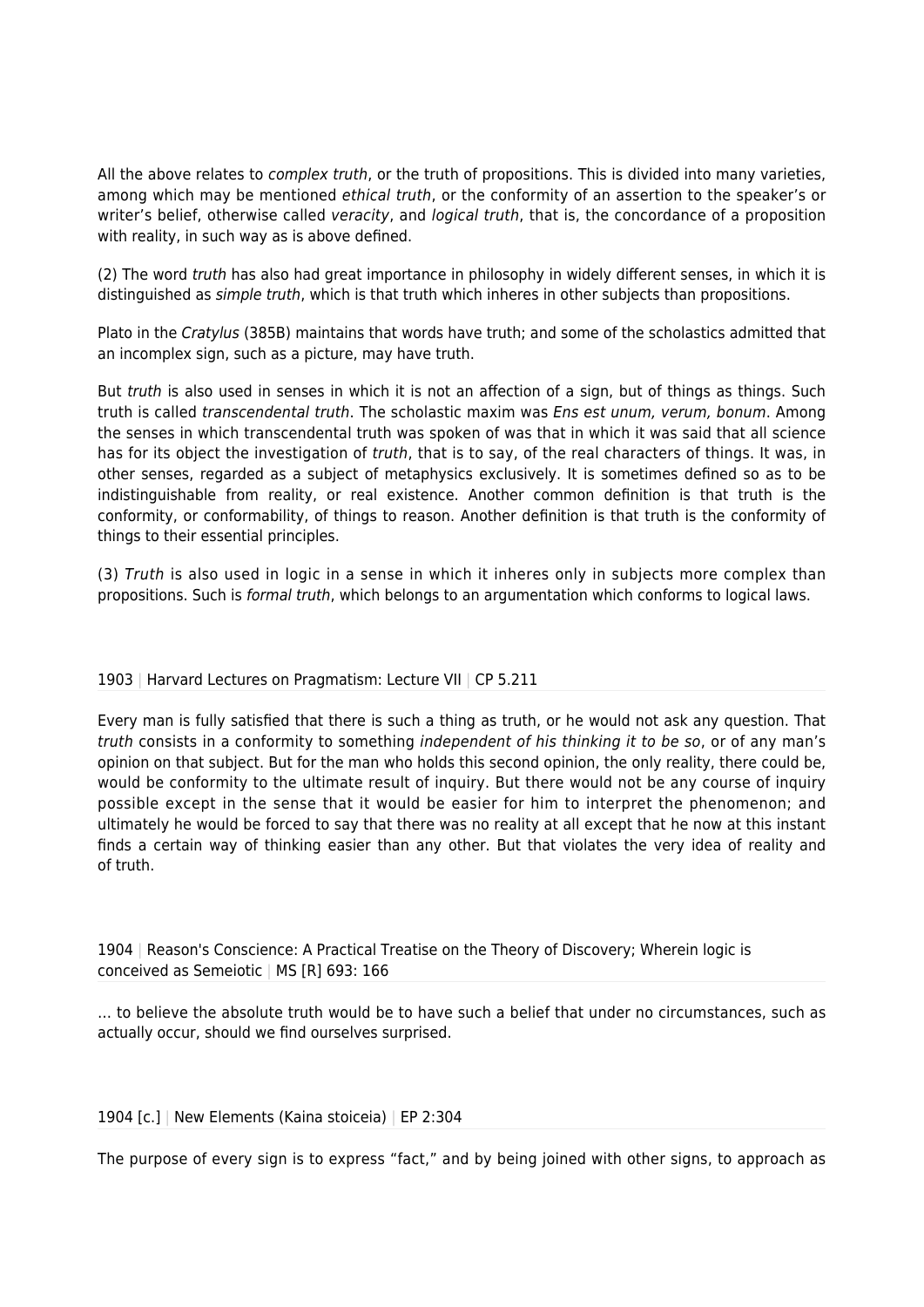nearly as possible to determining an interpretant which would be the *perfect Truth*, the absolute Truth, and as such (at least, we may use this language) would be the very Universe. Aristotle gropes for a conception of perfection or entelechy, which he never succeeds in making clear. We may adopt the word to mean the very fact, that is, the ideal sign which should be quite perfect, and so identical, - in such identity as a sign may have, with the very matter denoted united with the very form signified by it. The entelechy of the Universe of being, then, the Universe qua fact, will be that Universe in its aspect as a sign, the "Truth" of being. The "Truth," the fact that is not abstracted but complete, is the ultimate interpretant of every sign.

1906 | The Argument for Pragmatism anachazomenally or recessively stated | MS [R] 330

…by the True is meant that at which inquiry aims.

## 1907 [c.] | Prag [R] | MS [R] 322:21

That is the plain lesson of pragmatism: error is that which sufficient inquiry would refute. Consequently, truth is that belief to which sufficient inquiry would inevitably lead. But truth is the assertion that subjects have the attributes that they in reality have. Hence, the pragmatistic doctrine must be that the immediate object of that conception of things in which minds would ultimately concur, if inquiry were to be pushed far enough, is the very reality itself.

## 1908 | Letters to Lady Welby | SS 73

Unless truth be recognized as public, - as that of which any person would come to be convinced if he carried his inquiry, his sincere search for immovable belief, far enough, - then there will be nothing to prevent each one of us from adopting an utterly futile belief of his own which all the rest will disbelieve. Each one will set himself up as a little prophet; that is, a little "crank," a half-witted victim of his own narrowness.

But if Truth be something public, it must mean that to the acceptance of which as a basis of conduct any person you please would ultimately come if he pursued his inquiries far enough; - yes, every rational being, however prejudiced he might be at the outset. For Truth has that compulsive nature which Pope well expressed:

The eternal years of God are her's.

But, you will say, I am setting up this very proposition as infallible truth. Not at all; it is a mere definition. I do not say that it is infallibly true that there is any belief to which a person would come if he were to carry his inquiries far enough. I only say that that alone is what I call Truth. I cannot infallibly know that there is any Truth.